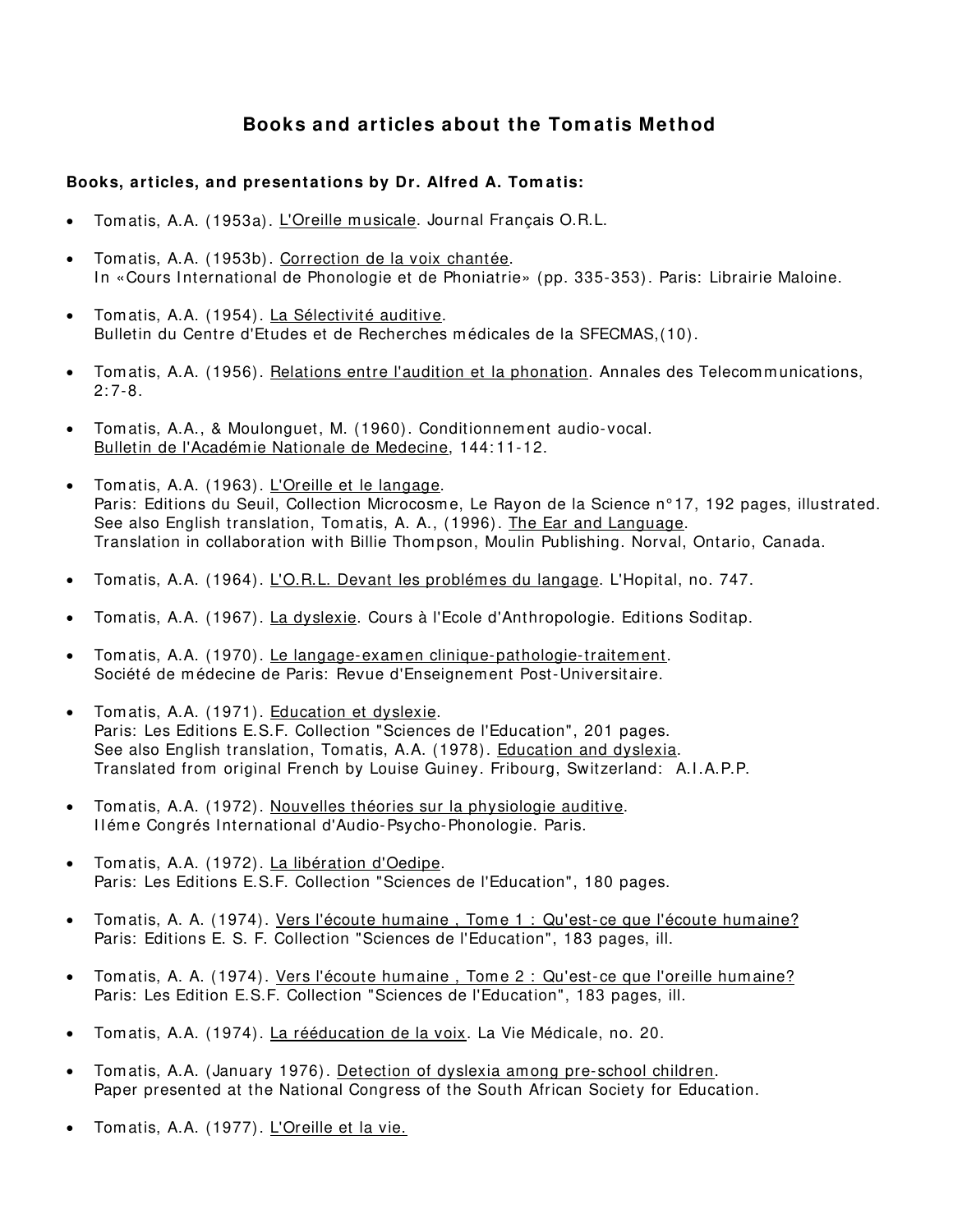Paris: Editions Laffont. Collection " Réponses Santé", 315 pages. See also English translation, Tomatis, A. A. (1991). The Conscious Ear. Barrytown, NY: Station Hill Press.

- Tom atis, A.A. (March 1979). Translated by T. Brown. The Ear and Learning Difficulties. Paper presented at the Quebec Association for Children with Learning Problems.
- Tomatis, A.A. (1981). La nuit uterine. Paris: Editions Stock, Paris, 256 pages.
- Tom atis, A. A. 1987). L'oreille et la voix, Edition Laffont, Paris, 328 pages. See also English translation, Tom atis, A. A., (2005). The Ear and the Voice, translated by Roberta Prada & Pierre Sollier, The Scarecrow Press, Lanhan, Maryland, Toronto, Oxford.
- Tom atis, A.A. (1987). Ontogenesis of the faculty of listening. In T.R.Verny (Ed.), Pre- and perinatal psychology: An introduction. New York: Human Sciences Press, 23-35.
- Tomatis, A.A. (1988). Les Troubles Scolaires. Paris: Ergo Press. 213 pages.
- Tom atis, A.A. (1989). Vertiges. Paris: Ergo Press, 160 pages.
- Tomatis, A.A. (1989). Neuf Mois au Paradis. Paris: Ergo Press, 258 pages.
- Tomatis, A., & Sellin, L. (1991). Nous som m es tous nés polyglottes, Paris: Editions Fixot, 220 pages.
- Tomatis, A. A. (1991). Pourquoi Mozart? Paris: Editions Fixot, 194 pages.
- Tom atis, A. A. (1996). Ecouter l'Univers. Paris: Editions Robert Laffont.
- Tom atis, A. A. (1999) L'Oreille et la vie. Paris : Collections Livre de Poche.

### **Deutsche Bücher über die Tom atis- Methode**

- Tomatis, A. A.: Der Klang des Lebens. Rowohlt Verlag, Reinbeck, 1987
- Tom atis, A. A.: Klangwelt Mutterleib. Köselverlag, München, 1994
- Tomatis, A. A.: Das Ohr und das Leben. Walter-Verlag, Düsseldorf, 1995
- Tom atis, A. A.: Der Klang des Universums. Artem is und Winkler, Düsseldorf, 1997
- Madaule, P.: Die Kunst zu hören. Pendo Verlag, 2002

#### **Published Books and Chapters in Books on the Tom atis Method:**

- Abran, Henri (1989). L'Influence de la Musique sur l'apprentissage, le comportement et la santé. Editions Québec/ Amérique.
- Auriol, Bernard (1991, 1994). La Clef des sons. Erès Editions. Ramonville, France.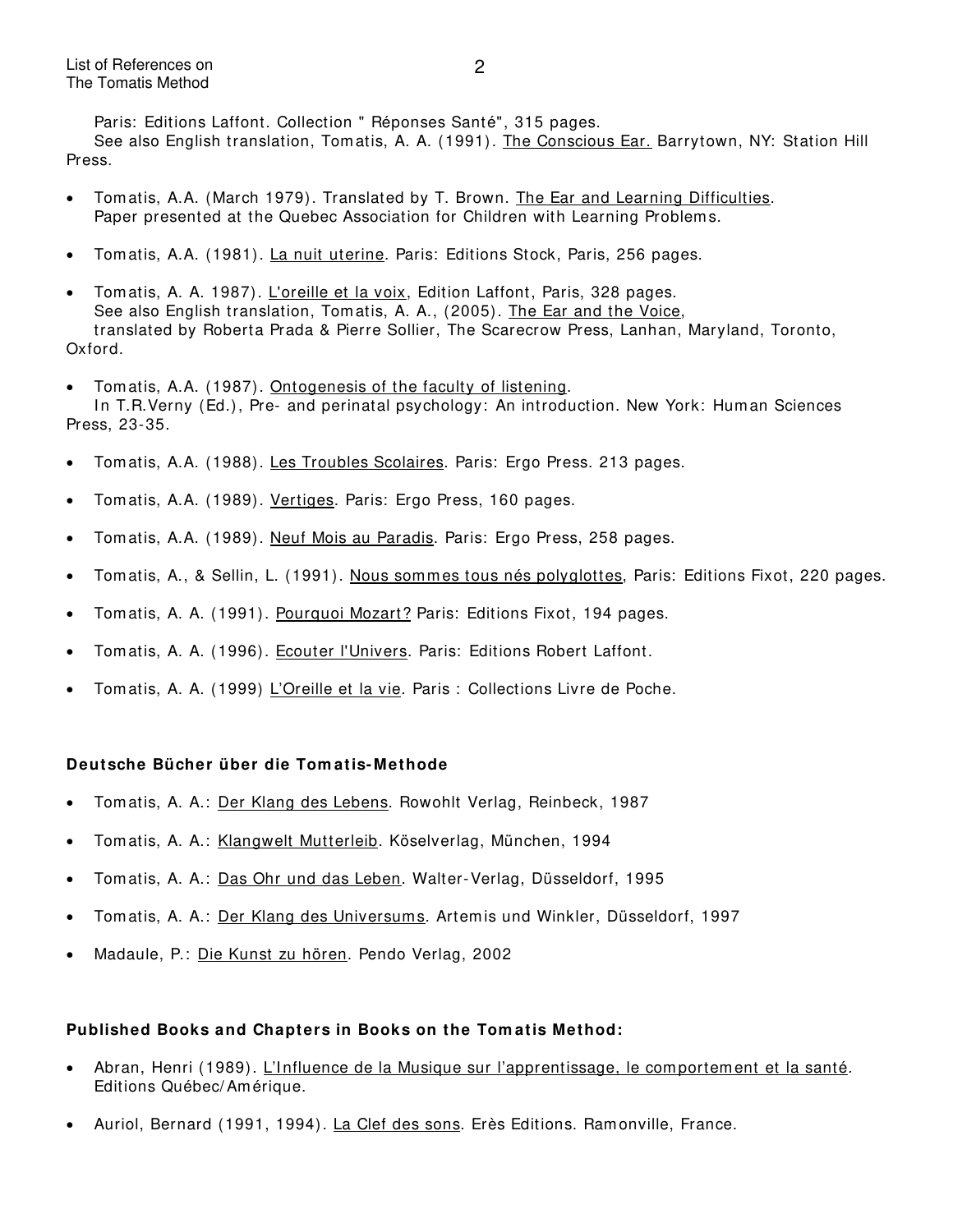- Allison N (ed) (1999): The Illustrated Encyclopedia of Body-Mind Disciplines. New York, NY: Rosen Publishing Group. 109, 111, 113.
- Belk, J.B. (1989). The journey and its new roadmap: clinical experience with the Tomatis Method. In Gilmor, T.M., Madaule, P. and Thompson, B. (Eds.), "About the Tomatis Method" (pp. 129-143). Toronto: The Listening Centre Press.
- Bloom, L. & Lahey, M. (1978). Language development and language disorders. New York, NY: John Wiley & Sons.
- Beheydt, Ludo (2000) "Pronunciation: A Broader Approach. Discourse and Variation in Pronunciation Training".

In Kaunzner, Ulrike A (Ed.), "Pronunciation and the Adult Learner: Limitations and Possibilities." CLUEB, Bologna.

- Campbell, D.G. (1983). Introduction to the musical brain. Magnamusic-Baton, Inc.
- Campbell, D: (1997) The Mozart Effect. New York: Avon Books.
- Campbell, D. (2000) The Mozart Effect for Children. New York: William Morrow.
- Campbell, D.G. (1989). The Roar of Silence. Wheaton, Illinois: The Theosophical Publishing House.
- Campbell, D.G., & Brewer, C.B. (1991). Rhythms of learning: creative tools for academic development. Tucson, Arizona: Zephyr Press.
- Chutkow P. (1994). Depardieu. New York, NY: Alfred A. Knopf. See also English translation, Chutkow, P. (1994). Depardieu (transl. by Jacqueline Lahana). Paris: Belfond.
- Davis, Dorrine. (2004). Sound bodies through sound therapy. Landing, N.J.: Kalco Publishing.
- DeJong, John and Ulrike A. Kaunzner (2000) Acoustic Training and Development of General Language Proficiency. In Kaunzner, Ulrike A (Ed.) "Pronunciation and the Adult Learner: Limitations and Possibilities." CLUEB, Bologna.
- Gianni, Federico (2000) Lo sviluppo della capacità d'ascolto, le richerche di Tomatis, lo strumento operativo In Kaunzner, Ulrike A (Ed.) "Pronunciation and the Adult Learner: Limitations and Possibilities".

CLUEB, Bologna.

- Gilm or, T.M., Madaule, P. and Thompson, B. (1989). About the Tom atis Method, Toronto: The Listening Centre Press.
- Jenny, H. (1974). Cymatics, Volume II. Basel, Switzerland: Basilius Presse AG.
- Leeds, Joshua. (1997) Sonic Alchemy: Conversations with Leading Sound Practitioners. Sausalito, CA: InnerSong Press.
- Leeds, Joshua. (2001) The Power of Sound. Healing Arts Press.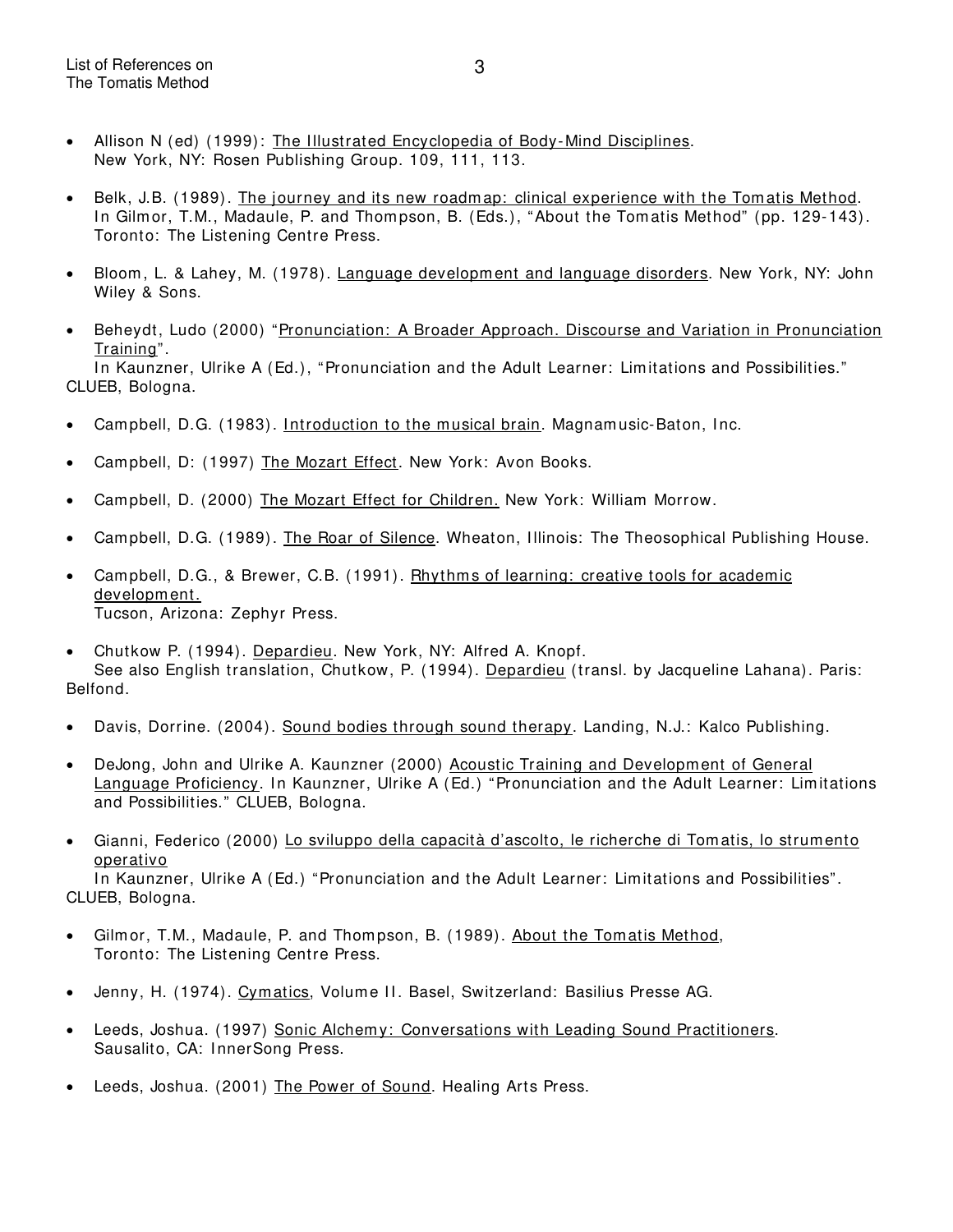- Kaunzner, U. & Gianni Federico (1997). I l progetto Audio Lingua: Miglioram ento della com prensione uditiva et della espressione orale di una lingua straniera. In C. Gagliardi (Ed.) "Quaderni del Centro Linguistico dell'Università di Verona". (pp. 37-78). Pescara, I taly: Libreria dell' Università Editrice.
- Le Gall, A. (1961, 1988). The correction of certain psychological and psychopedagogical deficiencies by the Electronic Ear using the Tomatis Effect. Office of the Inspector General of Public Instruction, Paris. "Listen".
- Le Gall, A. (1973) Le Redressem ent de certaines déficiences psychologiques et psychopédagogiques par l'appareil à effet Tomatis. Paris: Centre du Langage.
- Madaule, Paul. (1993). When Listening Comes Alive. Norval. Ontario, Canada: Moulin Publishing.
- Marohn, S. (2002). The Tomatis Method: Listening and Autism. "The Natural Medicine Guide to Autism ". Charlottesville, VA: Ham pton Roads Publishing Company, I nc., 193-220.
- Maduro, R, Lallement, M, Tomatis, A. (1952). La Surdite Professionelle, Paris: Librarie Arnette.
- Ostrander S, Schroeder L, Ostrander N: (1997) Superlearning 2000. New York, NY: Dell Publishing.
- Sollier, Pierre (2005). Listening for Wellness: An Introduction to the Tomatis Method. Walnut Creek, CA: The Mozart Center Press.
- Thom pson, B.M. (1993). Listening disabilities: Plight of Many. In Wolvin, A. and Coakley, C. (Eds), "Perspectives on Listening. Norwood", NJ: Ablex Publishing.
- Thompson, B.M. (1993). Sound Therapy. In Burton Goldberg Group, "Alternative Medicine: The Definitive Guide". Puyallup, Washington: Future Medicine Publishing, Inc.
- Tom atis, Lena. (1970). L'intégration des langues vivantes. Paris: Editions Soditap.
- Verny, T. (1981). The secret life of the unborn child. New York: Dell Publishing Co.
- Weeks, B.S. (1991). The physician, the ear and sacred music. In Campbell, D.G. (Ed.), "Music - Physician for times to come". Wheaton: Theosophical Publishing House.
- Wolvin, A.D. & Coakley, C.G. (1991). Listening. 4th edition. Dubuque: William C. Brown Company.
- Vanthuyne, G., Debruyne, J., & Schenkel, R. (1977). Utilisation de l'oreille électronique à effet Tom atis dans le cadre du cours d'anglais d'une première année de l'enseignement secondaire belge. Comines, Belgium: Athénée Royal pour garçons et jeunes filles (bound typescript).

### **Published Research Articles ( Peer- review ed) on the Tom atis Method:**

- Brosch, H. (2000). "Sound therapy according to Alfred Tom atis". Kinderkrankenschwester, 19 (10), 412-414.
- Du Plessis, W.F. & Van Jaarsveld, P.E. (1988). "Audio-psycho-phonology: A comparative outcome study on anxious primary school pupils". South Africa Tydskr. Sielk (Journal of Psychology), 18:4, 144-151.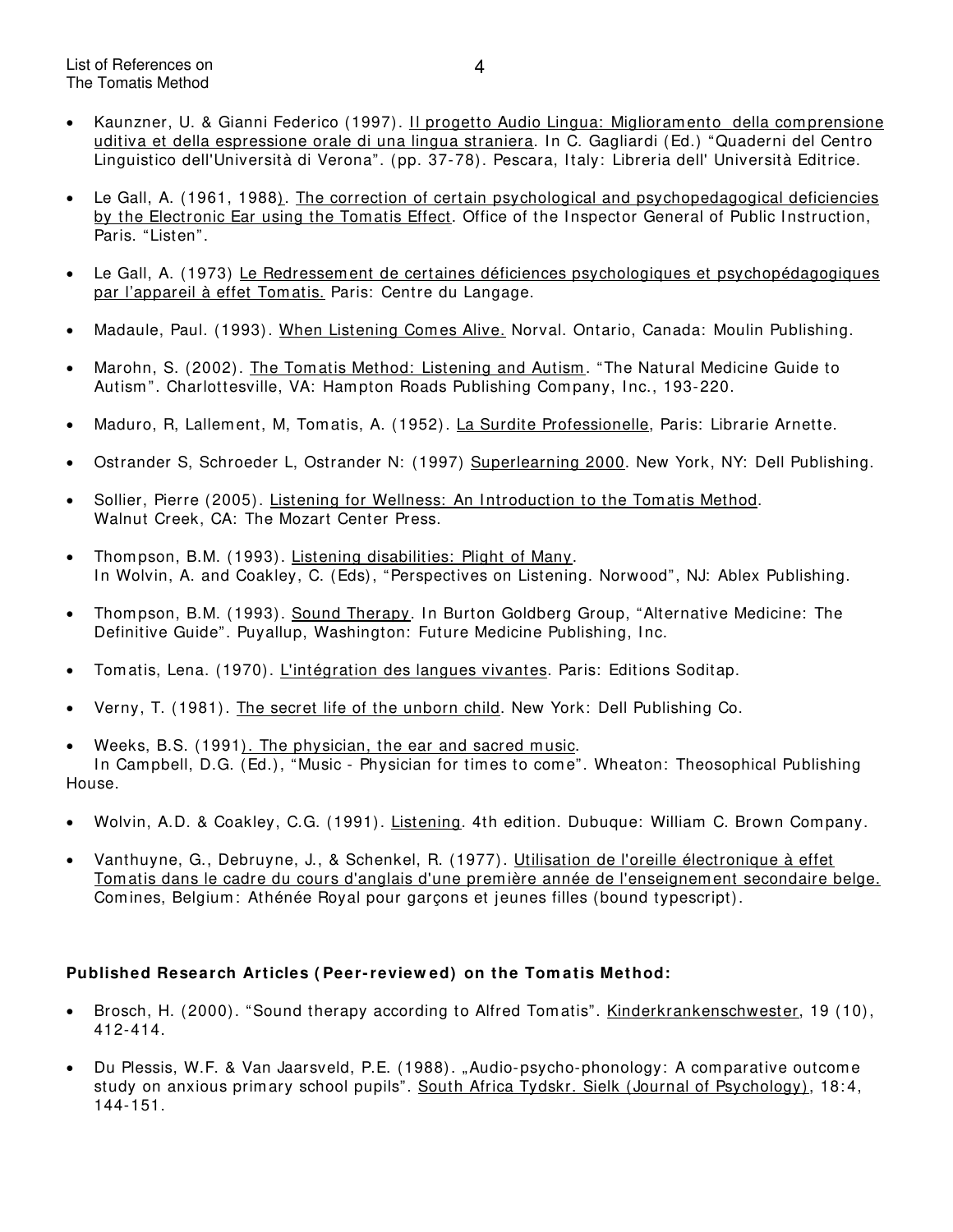- Du Plessis, W.F., Burger, S., Munro, M., Wissing, D., & Nel, W. (2001). "Multimodal enhancement of culturally diverse, young adult musicians: a pilot study involving the Tomatis Method". South African Journal of Psychology, 31, (3), 35-42.
- Du Plessis, W.F., Munro, M., Wissing, D. & Nel, W. "Holistic singer empowerment: Tomatis as myth or multimodal stimulation?" Voice and Speech Review, 2000, 271-284.
- Gentile, A. (1971). "Academ ic achievement test results of a national testing program for hearing impaired students:" (Series D, Number 9) Washington, DC: Office of Demographic Studies. Gallaudet College.
- Gilm or T.M. (1999). "The efficacy of the Tom atis Method for children with learning and communication disorders: a Meta-analysis". I nternational Journal of Listening, 13, 12-23.
- Husain, G., Thom pson, W. F., & Schellenberg, E. G. (2002). "Effects of Musical Tempo and Mode on Arousal, Mood, and Spatial Abilities." Music Perception, 20 (2), 151-171.
- Husson, M.R., Moulonguet, M. (1957). « Modifications Phonatoires d'Origine Auditive et Applications Physiologiques et Cliniques » Bulletin de l'Academie Nationale de Medecine/2 141: 19-20.
- Jaušovec, N., & Habe, K. (2003). The "Mozart Effect": An Electroencephalographic Analysis Em ploying the Methods of Induced Event-Related Desynchronization/ Synchronization and Event-Related Coherence. Brain Topography, 16(2), 73-84.
- Jaušovec, N., & Habe, K. (2004). The influence of auditory background stim ulation (Mozart's sonata K. 448) on visual brain activity. International Journal of Psychophysiology, 51(3), 261-271.
- Jaušovec, N., & Habe, K. (2005). The Influence of Mozart's Sonata K. 448 on Brain Activity During the Performance of Spatial Rotation and Num erical Tasks. Brain Topography, 17 (4), 207-218.
- Jaušovec, N., Jausovec, K., & Gerlic, I. (2006). The influence of Mozart's music on brain activity in the process of learning. Clin Neurophysiol.
- Jenkins, J. S. (2001). The Mozart Effect. Journal of The Royal Society of Medicine, 94, 170-172.
- Joiner, Elizabeth G. (2000). Listening Training for Language Learners: The Tom atis Approach to Second Language Acquisition. In New Millennium, New Directions: Dimension 2000. Cherry, C. Maurice (Ed.) SCOLT Publications, Valdosta, GA (ED 467493).
- Jones, S., & Zigler, E. (2002). The Mozart effect: Not learning from history. Applied Developmental Psychology, 23, 355-372.
- Kershner, J., Cummings, R., Clarke, K., Hadfield, A., & Kershner, B. A. (1986). Evaluation of the Tom atis Listening Training Program with learning disabled children. Canadian Journal of Special Education, 2, 1-32.
- Kershner, J.R., Cummings, R.L., Clarke, K.A., Hadfield, A.J., & Kershner, B.A. (1990). Two-year evaluation of the Tom atis listening training program with learning disabled children. Learning Disabilities Quarterly, 13, 43-53.
- Lemmer, K., Wissing, D.P., & Du Plessis, W. F. (2000). Audio-Psycho-Phonology as an aid to im prove the pronunciation of the English Zulu-speakers: an evaluation. South African Journal of Language, 38, 113-132.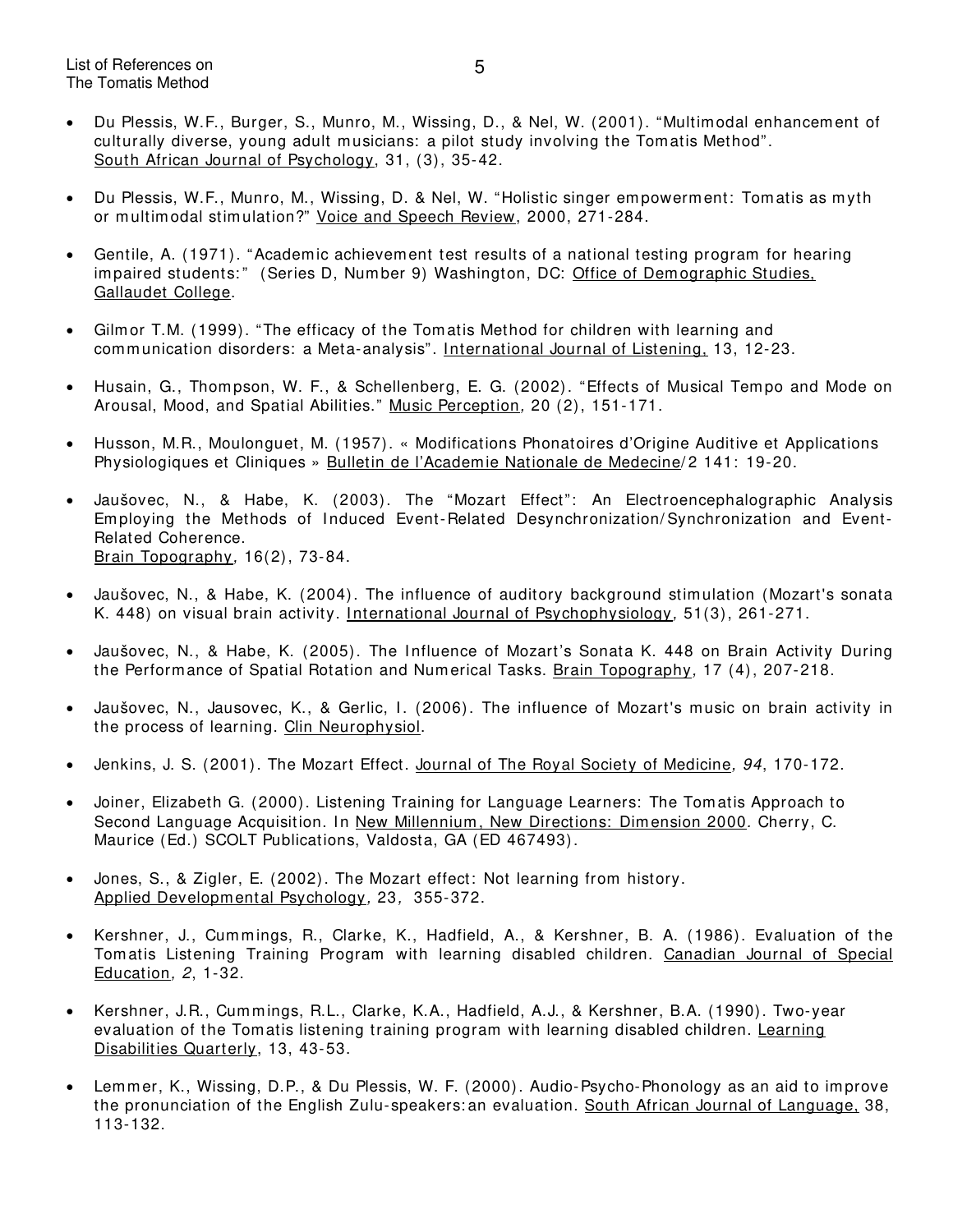- Madaule, Paul. (2001) Listening and Singing. Journal of Singing: Vol. 57, no. 5, 15-20. May/June.
- McKelvie, P., & Low, J. (2002). Listening to Mozart does not improve children. British Journal of Developmental Psychology, 20 (2), 241-258.
- Neysm ith-Roy, J. M. (2001). The Tom atis method with severely autistic boys: individual case studies of behavioral change. South African Journal of Psychology, 31 (1), 19-28.
- Querleu, D., Renard, X., Versyp, F., et al. (1988a). Fetal hearing. European Journal of Obsterics & Gynecology and Reproductive Biology, 29, 191-212.
- Querleu, D., Renard, X., Versyp, F., et al. (1988b). La transmission intra-amniotique des voix hum aines. Revue française de gynécologie et d'obstétrique, 83, 43-50.
- Ratynska, J., Kurkowski, Z. C. M., SzkielCkowska, A., & Markowska, R. (2003). Listening ability and auditory lateralisation in patients with vocal fold nodules and other laryngeal pathologies secondary to improper voice emission. International Congress Series, 1240, 1307-1309.
- Rauscher, F. H., Shaw, G. L., & Ky, C. N. (1993). Music and spatial task performance. Nature, 365(6447), 611-611.
- Roberts, C.V. (1988). The validation of listening tests: cutting of the Gordian Knot. Journal of the International Listening Association, 2, 1-19.
- Sarda, D. (1999) The Mozart Effect's Magic. Renaissance, Bulletin of the Art Renaissance Initiative, March/ April.
- Spence, M. & DeCasper, A. (1986). Prenatal experience with low frequency maternal voice sounds influences the newborn's perception of maternal voice. *Infant Behavioral Development*, 10, 133-142.
- Szkielkowska, A., Ratynska, J., Kurkowski, M., & Markowska, R. (2003). Application of a digital speech aid in stuttering patients. I nternational Congress Series, 1240, 1303-1305.
- Talero-Gutierrez, C., Zarruk-Serrano, J. G., & Espinosa-Bode, A. (2004). Musical perception and cognitive functions. Is there such a thing as the Mozart effect? Review of Neurology, 39 (12), 1167-1173.
- Tallal, P., Merzenich, M. M., Miller, S., & Jenkins, W. (1998). Language learning impairments: integrating basic science, technology, and remediation. Experimental Brain Research, 123(1), 210-219.
- Tallal, P., Miller, S., & Fitch, R. H. (1993). Neurobiological basis of speech: a case for the preeminence of temporal processing. Annals of the New York Academy of Sciences, 682, 27-47.
- Tallal, P., & Piercy, M. (1973). Defects of non-verbal auditory perception in children with developmental aphasia. Nature, 241 (5390), 468–469.
- Tallal, P., & Piercy, M. (1975). Developmental aphasia: the perception of brief vowels and extended stop consonants. Neuropsychologia, 13(1), 69-74.
- Tallal, P. (1976). Rapid auditory processing in normal and disordered language development. Journal of Speech and Hearing Research, 19, 561.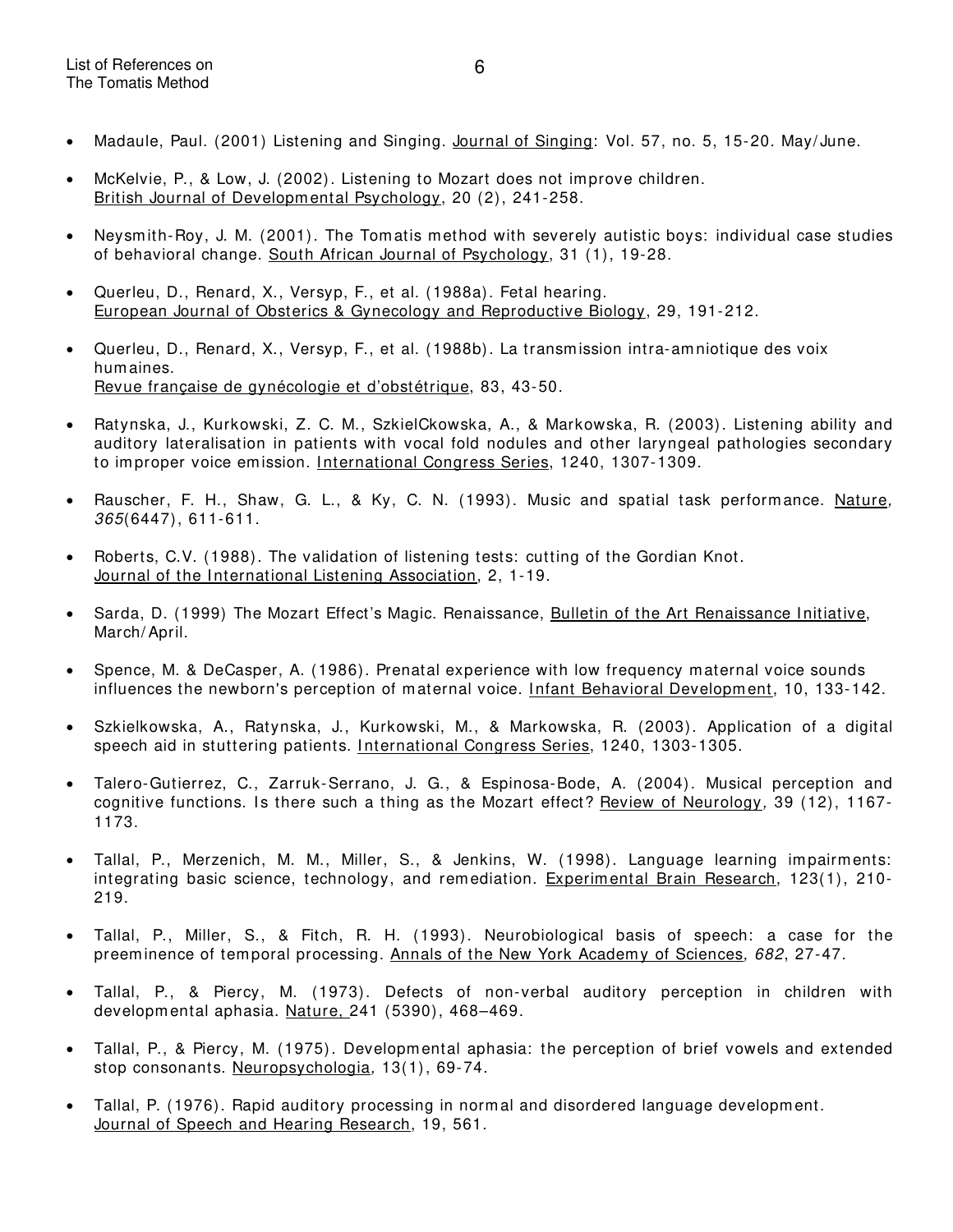• Thom pson, B. M. and Andrews, S. (1999). The Em erging Field of Sound Training: Technologies and Methods. IEEE Engineering in Medicine and Biology. The Institute of Electrical and Electronics Engineers, 18,

2, 89-96.

- Thom pson, B. M. and Andrews, S. (2000). An Historical Commentary on the Physiological Effects of Music: Tom atis, Mozart and Neuropsychology, I ntegrative Physiological and Behavioral Science, 35: 3, 174-188.
- Thom pson, W. F., Schellenberg, E. G., & Husain, G. (2001). Arousal, m ood, and the Mozart effect. Psychological Science, 12(3), 248-251.
- Thom pson, W. F., Schellenberg, E. G., & Husain, G. (2004). Decoding speech prosody: Do music lessons help. Em otion, 4(1), 46-64.
- Tollkotter, M., Pfleiderer, B., Soros, P., & Michael, N. (2005). Effects of antidepressive therapy on auditory processing in severely depressed patients: A com bined MRS and MEG study. Journal of Psychiatric Research, 40 (4), 293-306.
- Van Jaarsveld, P.E., & Du Plessis, W.F. (1988). Audio-psycho-phonology at Potchefstroom : a review. South Africa Tydskr. Sielk (South African Journal of Psychology). 18:4, 136-142.

### **Research and Case Studies Published by I ARCTC ( see [w w w .iarctc.org\)](http://www.iarctc.org/)**

- Ricochet. 2004 Vol 1
- Ricochet. 2006 Vol 2a, b, c

### **Published Magazine or Periodical Articles on the Tom atis Method:**

- Applegren, B. J. (1998). Music Therapy: Healing Chronic Conditions, Healing Arts Report. Volume 2, No. 6.
- Brin, David. (1998). How to put KDFC to work for you: the Mozart Effect. KDFC 102.1 Classic Notes. KDFC, San Francisco, CA, Vol. IV, Number 1, Issue #13.
- Campbell, Don. (1998). Riddle of the Mozart Effect. Natural Health Magazine, reprinted from The Mozart Effect, with perm ission of Avon Books, a division of the Hearst Corporation.
- Kitchen, Kate. (1998) Public-Private-Charter: How Do You Know which School Is Best for Your Child. Arizona Healthy Living Magazine. Arizona HealthQuest, Phoenix, AZ..
- Madaule, P: (1997) The Listening Cure. Equinox Magazine (92, XVI:2): 64-77.
- McKay, Paul. (2002) Why Mozart's music is 'miracle' medicine. The Ottawa Citizen Newspaper. March 30.
- Patten, A.T. (1999). The Serene Sounds of Success. Priorities Magazine, Vol. 3, Issue 5. Franklin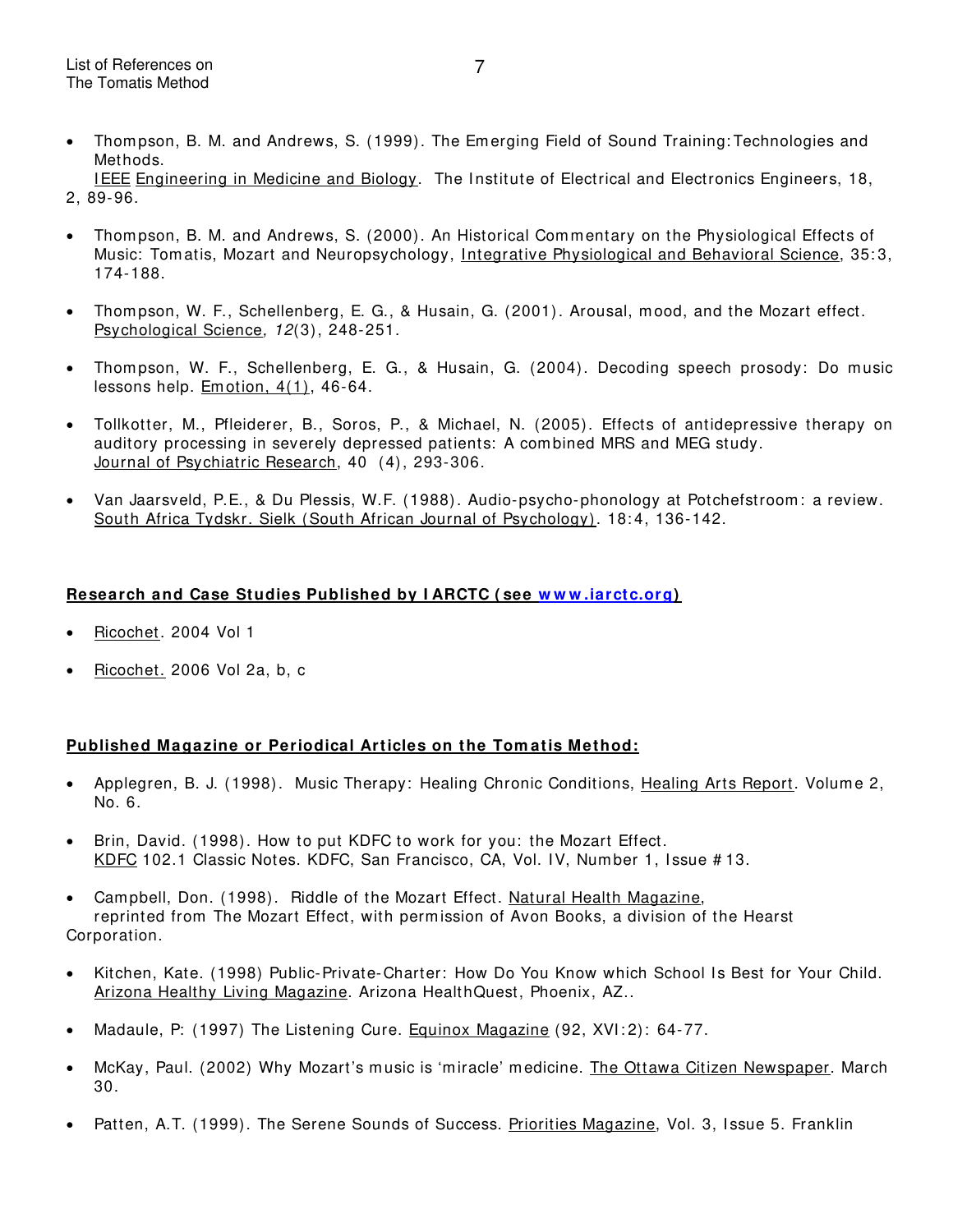Covey Co.

- Scherer, Priscilla. (2002). Learning to Listen. Adoptive Fam ilies Magazine: 31-34.
- Sollier, Pierre. (1998). Ask the Physician: Healing with Music. Alternative Medicine Digest, Future Medicine Publishing, Tiburon, CA. Issue 25.
- Thom pson, B.M. (1988) Sound Listening: On the Beam . Seattle: New Horizons for Learning, Spring.
- Thom pson, B., Madaule, P., & Gilmor, T. (1988-89). Listening, learning & the Tom atis Method. Human Intelligence Newsletter. 9:4, 8-9.
- Thompson, B.M. (1989). Listening Technology. Proceedings of the National Council of Black Engineers and Scientists.
- Thom pson, B.M. (1990). Tom atis technique: application of sound listening and learning. Paper presented at Region V Workshop, National Academy of Sciences Mathematical Sciences Education Board.
- Thom pson, B.M. (1992). Opening to Change and a Few Mearacles. Open Ear, 6-9.
- Thompson, B.M. (1995). Listening Integration Training, Complementary Health, Winter/Spring, p. 5-7.
- Thom pson, B. (1995). Listening: More than Hearing, Hearing Health Magazine, The Cutting Edge, Pushing the Boundaries of Hearing Science. Voice I nternational Publications, Ingleside, TX.
- Thom pson, B.M. (1996). Listening, Spirituality, and the Musical Ear: The Tom atis Method, The Orff Echo.
- Tone, Sue (2002). The Importance of Music in Children's Lives. Arizona Child: 20-24.
- Wom en's Health Letter (1998). Sound Therapy: Exciting Healing Breakthroughs with Sound & Music, Soundview Publications, Atlanta, GA., Vol. VII, No. 11.

# **Unpublished m anuscripts and Papers presented to Associations:**

- Akakios, A. (2001). The effects of the Tomatis method on first-time pregnant women. Unpublished masters thesis. North-West University, Potchefstroom , South Africa.
- Botes, C. E. (1979). Audio-psycho-phonology with neurotic depression. Unpublished masters thesis, North-West University, Potchefstroom , South Africa (written in the Afrikaans language).
- Burger, S. (1999). The effect of structured Audio-Psycho-Phonological progamme with musical young adults. Unpublished masters thesis, North-West University, Potchefstroom , South Africa (written in the Afrikaans language).
- Coetzee, J. O. (2001). The effects of the Tomatis method on depressed young adults. Unpublished masters thesis, North-West University, Potchefstroom, South Africa.
- De Bruto, C.M.E. (1983) Audio-psycho-phonology and mentally retarded children: an empirical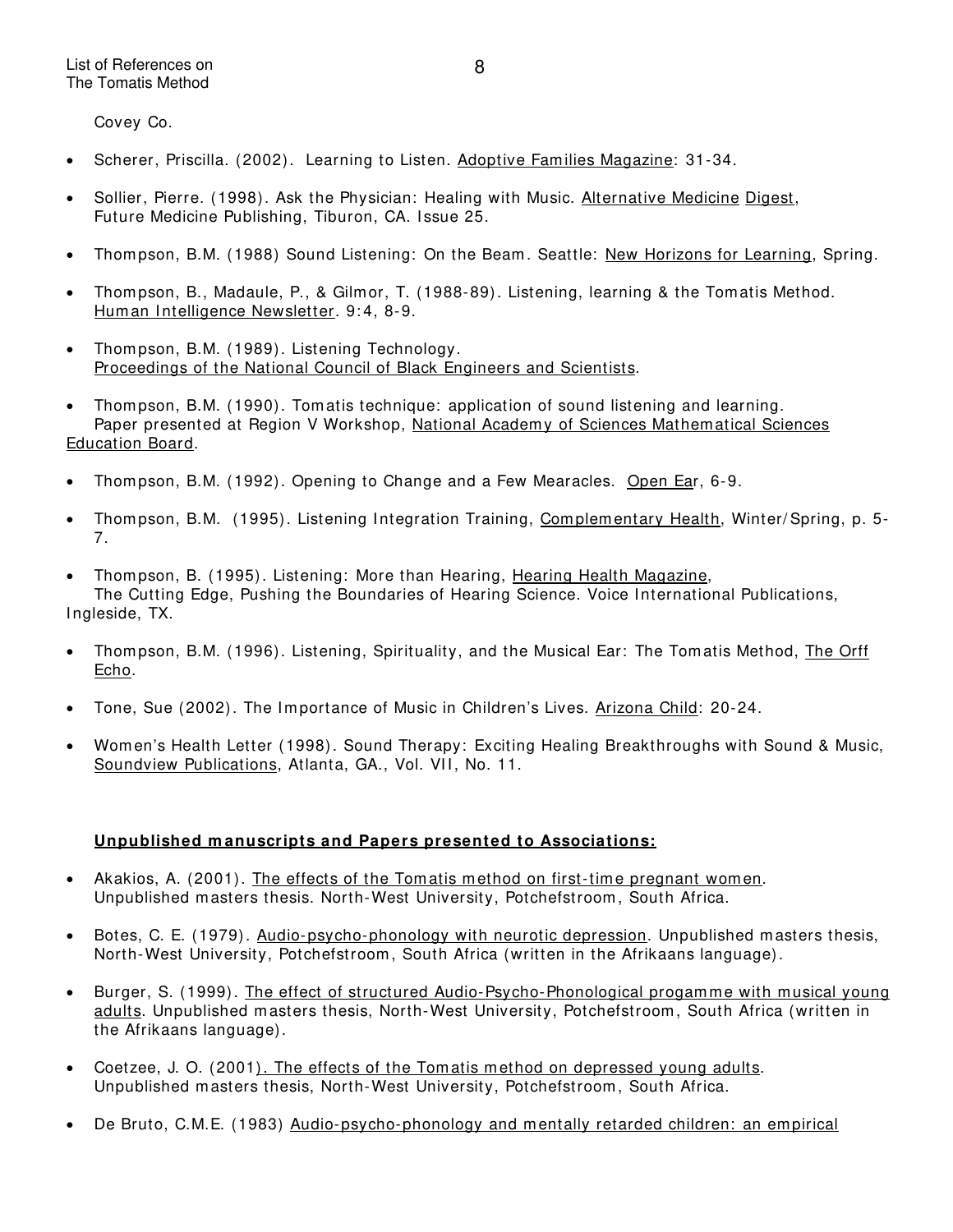investigation. Unpublished master's dissertation. Potchefstroom University (written in the Afrikaans language).

- Donner, J. (1982). Audio-Psycho-Phonological remedial training in relation to the psychosocial and personality adjustment of dyslexic boys. Doctoral Dissertation. University of Ottawa. Unpublished manuscript.
- Gilm or, T.M. (1982). A pre-test & post-test survey of children's and adolescent's performance before & after completing the Tomatis Program. Unpublished manuscript. Tomatis Centre (Canada).
- Gilm or, T.M. (1984). Participant characteristics and follow-up evaluations of children and adolescents who have participated in the Listening Training Program (Tomatis Method), 1978-1983. Unpublished manuscript. Tomatis Centre (Canada).
- Kierman, S. A. (1986). "Vers L'Ecoute Humain,": Tom atis' theories on Audio-Psycho-Phonology. Unpublished masters thesis, University of Port Elizabeth, South Africa.
- Mac Donald, K., & Nicoloff, F. (2000). Exploración de nuevos métodos pedagógicos para la enseñanza de la pronunciación del inglés como segunda lengua. La importancia del Programa de Escucha de Tom atis. Unpublished m anuscript. Tom atis Center (Australia).
- Madaule, P. (1976). The Tomatis Method For Singers and Musicians. Unpublished m anuscript, PU for CHE, Potchefstroom .
- Madaule, P. (1997). Listening Training for Children: Method, Application, and Outcomes. Paper presented at the Interdisciplinary Council on Developmental and Learning Disorders.
- Michon, R., & Salaün, O. (1990). Accompanying Pregnant Women: International Association. (Translated from the French by S. Andrews). [www.iarctc.net](http://www.iarctc.net/).
- Nel, L (2005). Asperger disorder and the Tomatis method: a case-study. Unpublished masters thesis. North-West University, Potchefstroom, South Africa.
- Peché, A. (1975). Anxiety. Unpublished m asters thesis, North-West University, Potchefstroom , South Africa (written in the Afrikaans language).
- Rolf, A. S. (1998). The evaluation of an Audio-Psycho-Phonological enrichment programme for psychology students. Unpublished masters thesis, North-West University, Potchefstroom , South Africa (written in the Afrikaans language).
- Rourke, B., & Russell, D. (1982). The Tomatis method applied to older learning disabled children: An evaluation. Paper presented at the Opening Communication Conference Toronto.
- Roy, J. (1982). Cognitive control functioning and spontaneus speech: Intensive case studies of Audio-Psycho-Phonological rem edial training with five dyslexic boys. Doctoral Dissertation. University of Otawa. Unpublished manuscript.
- Roy, R. T. (1982). Perceptual processing abilities and academic skills: I ntensive case studies of Audio-Psycho-Phonological rem edial training with five dyslexic boys. Doctoral Dissertation. University of Otawa. Unpublished manuscript.
- Spence, M. & DeCasper, A. (1982). Hum an fetuses perceive maternal speech. Paper presented at the SRCD Conference, Austin, TX.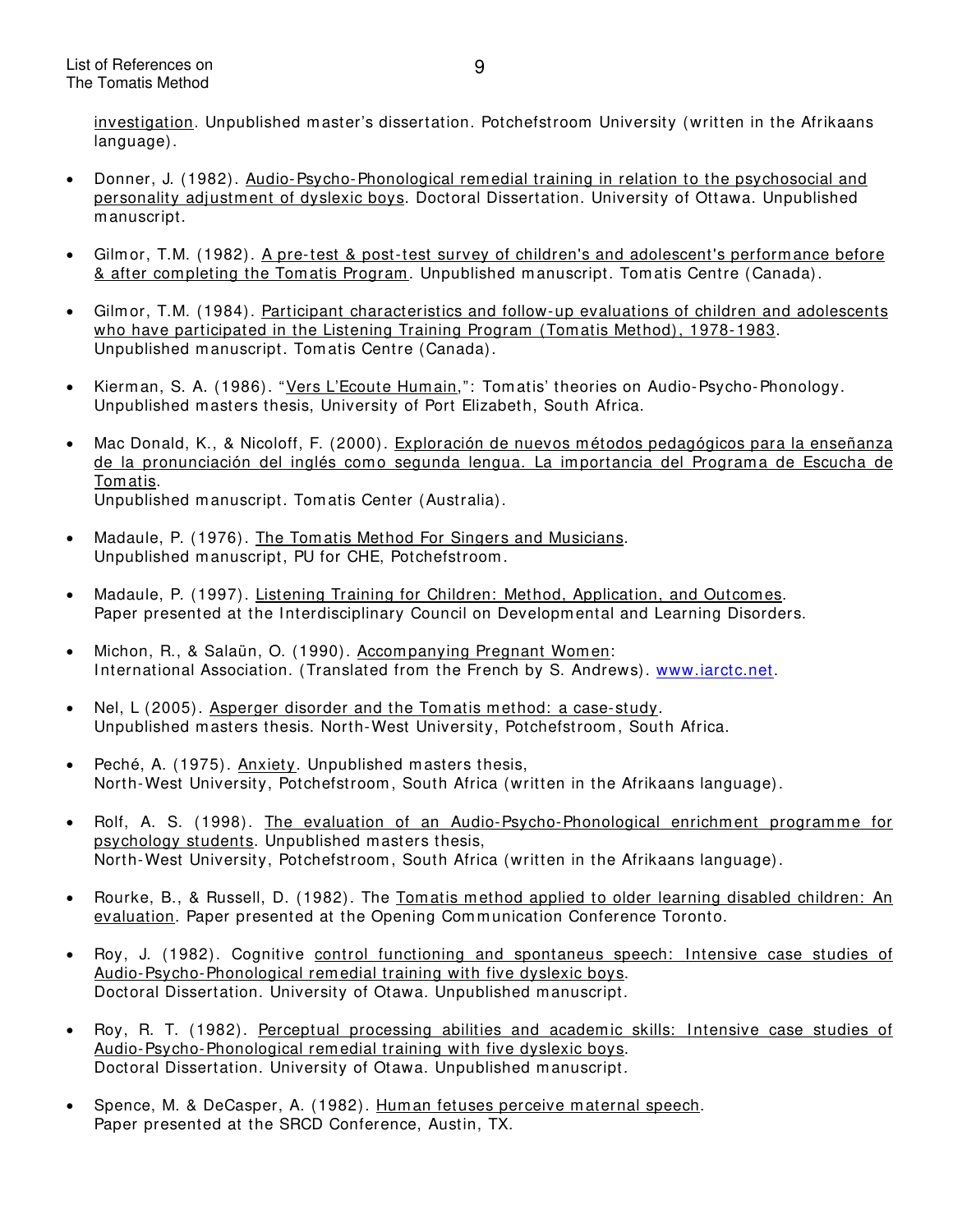- Stutt, H. (1983). The Tomatis Method: A review of current research. Unpublished manuscript, McGill University.
- Thom pson, B.M. (1988) KJZZ Public Radio interview for PRI (regarding the Mozart Effect). February.
- Thompson, B.M. (1998). "Imagine": cable TV interview with John Luksetich (regarding sound). Long Beach, CA.
- Thom pson, B.M. (1998). KCCF Radio interview with Charlotte Miller on alternative healing.
- Tunmer, S. D. (2000). The effects of the Tomatis method on adults who experienced perinatal complications: a qualitative analysis. Unpublished masters thesis, North-West University, Potchefstroom , South Africa.
- Van Jaarsveld, P.E. (1974). Stuttering and the efficacy of the technique of Tom atis. Unpublished doctoral dissertation. Potchefstroom University (written in the Afrikaans language).
- Van Jaarsveld, P. E. (1976). The effects of Audio-Psycho-Phonology on stuttering, I I ème Congrès National de l'Association Française d'Audio-Psycho-Phonologie, Pau, France.
- Van Jaarsveld, P.E. (1991). Twenty-one years of Audio-Psycho-Phonology in South Africa, Congrès Tom atis I nternational, Paris, France.
- Van Wyk, S. (2003). A com bined Tom atis and lifestyle enhancem ent progam m e for overweight fem ale students. Unpublished masters thesis, North-West University, Potchefstroom, South Africa.
- Wilson, B., Palm accio, T., Metlay, W., & Risucci, D. (1984). Tomatis Project final report: Parts I y II, North Shore University Hospital, Department of Neuropsychology, Cornell University Medical Center, Unpublished m anuscript, Manhasset, N. Y.

### **Books, articles, and presentations published by Polish researchers:**

### In English:

- Kurkowski ZM (1999). Auditory lateralization and its disorders in stuttering patients, 6th I nternational Conference on Physiology and Pathology of Hearing, Warszawa-Miko?ajki, abstract book (CD), abstract nr 112.
- Kurkowski ZM (1999). Hearing and listening in the case of children with speech disorders, 6th I nternational Conference on Physiology and Pathology of Hearing, Warszawa-Miko?ajki, abstract book (CD), abstract nr 114.
- Kurkowski ZM (1999). Hearing disorders in the case of motor alalia, 6th International Conference on Physiology and Pathology of Hearing, Warszawa-Miko?ajki, abstract book (CD), abstract nr 113.
- Kurkowski ZM (1999). Lateral hearing impairment vs. psychopedagogical difficulties, 6th International Conference on Physiology and Pathology of Hearing, Warszawa-Miko?ajki, abstract book (CD), abstract nr 116.
- Kurkowski ZM (2000). Auditory lateralization vs speech disorders, proceedings of the 4th European Congress of Oto-rhino-laryngology Head and Neck Surgery, Berlin, Monduzzi Editore, pp.113-116.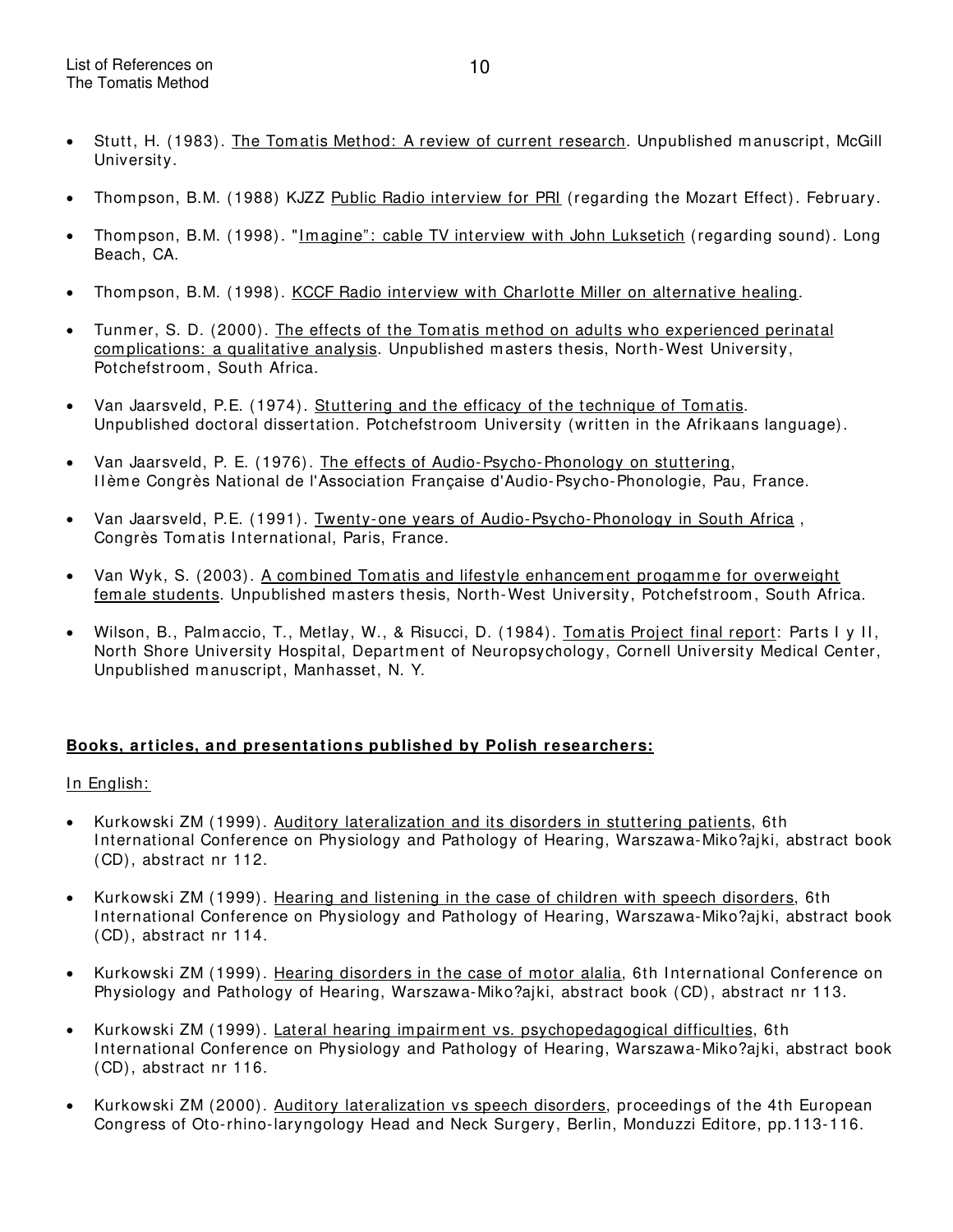• Kurkowski ZM (2000). Psycholinguistic consequences of right-sided vs left-sided deafness, proceedings of the 4th European Congress of Oto-rhino-laryngology Head and Neck Surgery, Berlin, Monduzzi Editore ,117-120.

In Polish:

- Kurkowski ZM (1998). S?uch a m owa w aspekcie rozwojowym w normie i patologii [Development of hearing abilities and speech in norm and pathology], Kosmos, 47, 289-296.
- Kurkowski ZM (1998). Centralne zaburzenia s?uchu [ Central hearing disorders] in: Afazia (edit.) Z. Tarkowski, 6, 97-101.
- Biuletyn Polskich Terapeutów Mowy Kurkowski ZM (1999). Zaburzenia percepcji s?uchowej u osób z alali? motoryczn?, [ Disturbances of auditory perception in patients with m otor alalia] Audiofonologia, XV, 199-204.
- Kurkowski ZM (1999). Psychopedagogiczne konsekwencje g?uchot jednostronnych [Psychopedagogical consequences of unilateral deafness], Audiofonologia, XV, 215-220.
- Kurkowski ZM (2000). Dyslalia audiogenna, [Audiogenic dyslalia] (monography) Wydawnictwo Polskiego Towarzystwa Logopedycznego, Lublin, 164.
- Kurkowski ZM (2000) G?uchota jednostronna-s?yszenie jednouszne, [Unilateral deafness - monaural hearing] Audiofonologia, XVII, 139-148.
- Kurkowski ZM (2000). G?uchota jednostronna problem lingwistyczny, psychologiczny i pedagogiczny [ Unilateral deafness-linguistic, psychological and pedagogical problem] S?uch, (30) 1-5.
- Kurkowski ZM (2000). Audiogenne uwarunkowania zaburze? mowy [Audiogenic conditioning of speech disorders], Logopedia, 28, 97-105.
- Kurkowski ZM (2000). Jednostronne uszkodzenia narz?du s?uchu a zaburzenia mowy [ Unilateral deafness and speech disorders] , XXXI X Congress of Polish Society of Otorhinolaryngologists Head and Neck Surgeons, Kraków, Abstract book p. 324.
- Kurkowski ZM (2001). Stymulacja audio-psycho-lingwistyczna-Metoda Tomatisa [Audio-psycho-linguistic stimulation-the Tomatis Method], Audiofonologia, XIX, 197-202.
- Kurkowski ZM (2001). Kszta?towanie si? zdolno?ci s?uchowych a rozwój mowy [Listening ability and speech development], in Zaburzenia mowy, ed S. Grabias, Wydawnictwo UMCS, Lublin, p 267-272.
- Kurkowski ZM (2002). Uwaga s?uchowa u dzieci z dyslali? [ Listening abilities in children with dyslalia], XIV Conference of Polish Society of Speech Therapists, Lublin, abstract book p. 33.
- Kurkowski ZM (2002). Lateralizacja s?uchowa a zaburzenia komunikacji j?zykowej [Auditory laterality in language communication disorders], XIV Conference of Polish Society of Speech Therapists, Lublin, abstract book p. 21.
- Kurkowski ZM, Grabias S, Skarzynski H. (1998). Audiogenically conditioned language communication disorders, Proceedings of the International Otolaryngologic Congress, Bratislava, Abstract book p. 95.
- Kurkowski ZM, Skarzynski H, Micha?owska E. (1998). Lateralization of hearing vs cochlear implants,